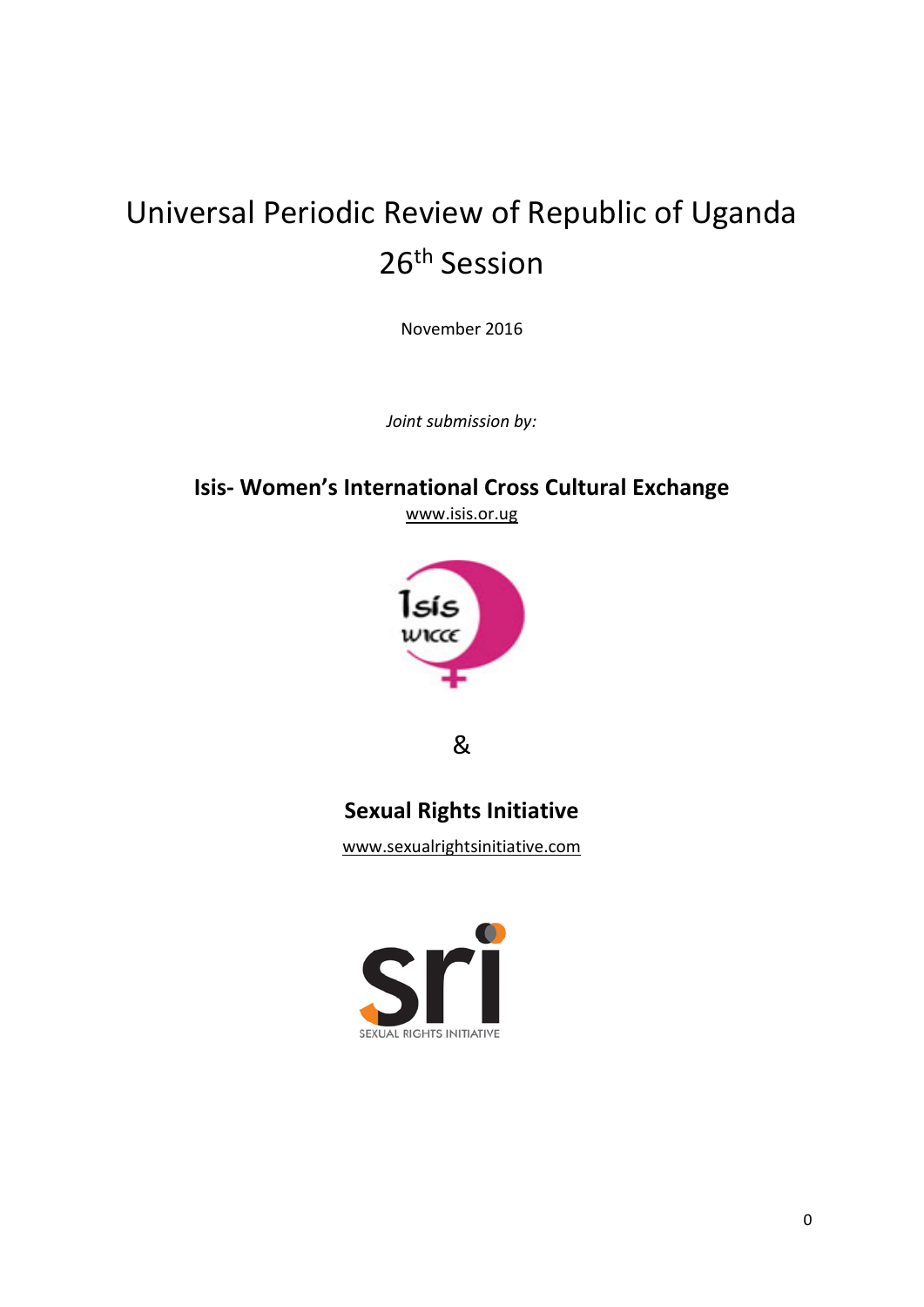**KEY WORDS:** Health sector expenditure, maternal mortality, unsafe abortion, human immunodeficiency virus, [acquired immunodeficiency syndrome,](https://en.wikipedia.org/wiki/AIDS) sexuality, sexual and reproductive health, and female genital mutilation.

#### **EXECUTIVE SUMMARY**

This submission elaborates progress made by the Government of Uganda over the last four and half years on specific recommendations emanating from the first cycle of the Universal Periodic Review in 2011, and identifies the gaps and the challenges that need to be addressed.

First, the government has not managed to meet the 15 per cent Abuja Declaration target for health sector expenditure as a percentage of the total government expenditure. The expenditure has been fluctuating since 2010/2011 with an average of 8.4 per cent budget allocation over the five years. As a result the challenge of inadequate and in some cases poor sexual and reproductive health service delivery has persisted because of inadequate budgetary allocation.

Second, the maternal mortality ratio is still high because of delays by government institutions in providing timely and appropriate care, relevant emergency medicines and supplies, basic equipment and supplies for conducting normal deliveries and providing antenatal care for pregnant women. The national met need for emergency obstetric care is only 40 per cent and yet about 15 per cent of all pregnancies develop life-threatening complications and require emergency obstetric care, in early and late pregnancies. Other drivers of maternal mortality are unsafe abortions because of a restrictive legal framework.

Third, Uganda has a high number of people living with HIV and is still classified as a high burden country. The key drivers of HIV incidence are failures at policy level in terms of providing sexuality education, and in service delivery with regard to timely supply of antiretroviral drugs to persons living with HIV and AIDS.

Finally, even though duty bearer awareness that female genital mutilation is illegal increased with the enactment of the Prohibition of Female Genital Mutilation Act in 2010, implementation and enforcement of the Act has been weak. This is evidenced by the fact that the biennial practice has clandestinely persisted in parts of north-eastern Uganda. Since the enactment of the law there has only been one case where perpetrators were arraigned, successfully tried and sentenced in a court of law.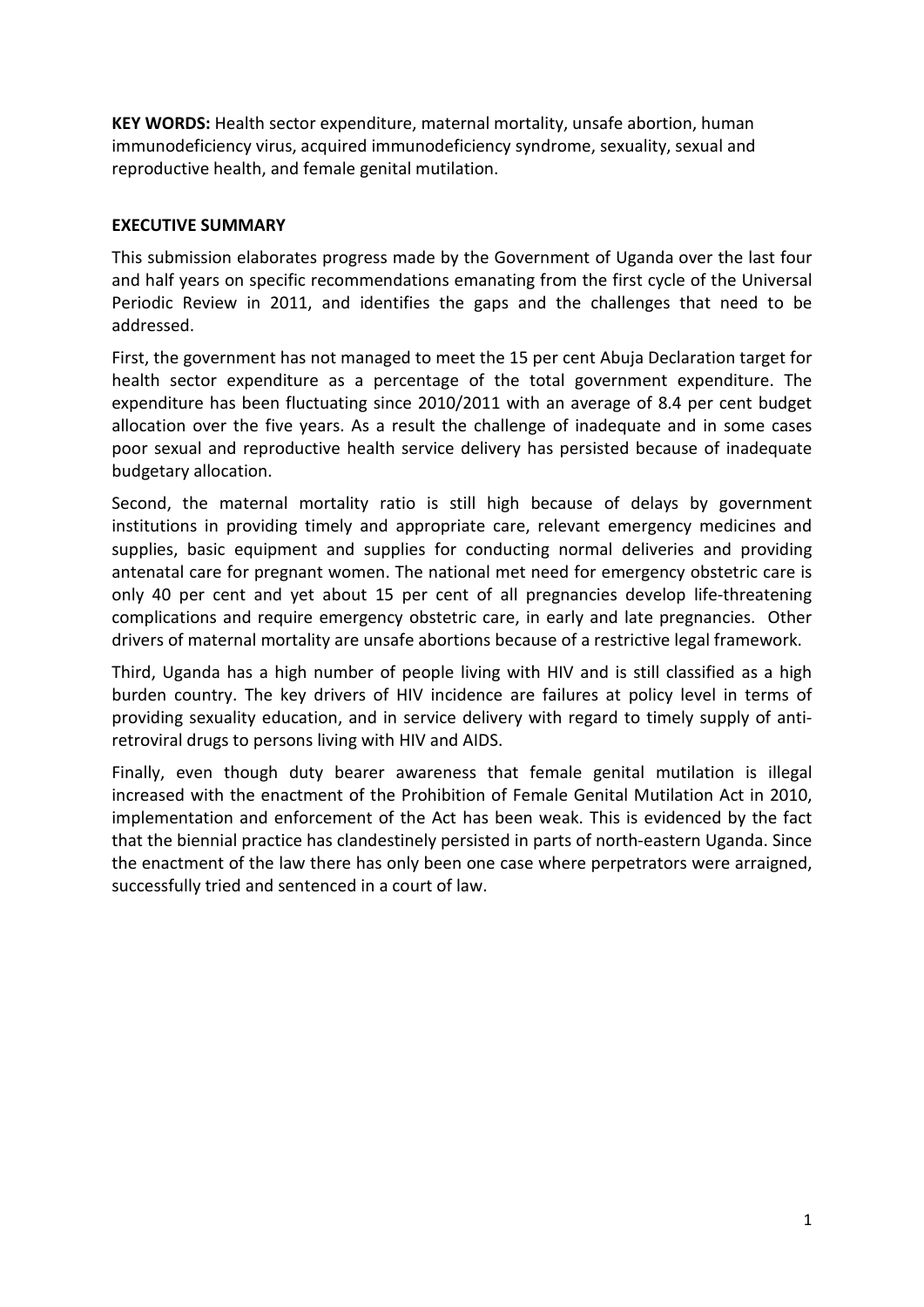#### **INTRODUCTION**

1. The Government of Uganda submitted its national report to the  $12<sup>th</sup>$  session of the Universal Periodic Review (UPR) in July 2011, in accordance with Human Rights Council resolution 5/1. This submission elaborates progress made over the last four and half years, in terms of implementation of specific recommendations emanating from the  $1<sup>st</sup>$  Cycle of the UPR in 2011, the gaps and the challenges that need to be addressed in the  $2<sup>nd</sup>$  Cycle beginning 2016.

2. The prioritised recommendations for action by the Government of Uganda on sexual and reproductive health and rights thematically are: a) Health sector expenditure for improved sexual and reproductive health services; b) Maternal mortality and care; c) Prevention, care and treatment of HIV/AIDS, and d) Elimination of harmful traditional practices.

#### **A. HEALTH SECTOR EXPENDITURE FOR IMPROVED ACCESS TO SEXUAL AND REPRODUCTIVE HEALTH SERVICES**

#### **Universal Periodic Review Recommendations: Progress and Gaps in Implementation**

3. Uganda received and accepted a recommendation to increase access to sexual and reproductive health services by raising the health budget to 15 per cent, in line with the Abuja Declaration, 2001 in which the African Heads of State pledged to set a target of allocating at least 15 per cent of their respective annual budgets to improve the health sector.<sup>[1](#page-2-0)[2](#page-2-1)</sup>

4. Currently the health sector is financed through government revenue and development assistance support under the sector-wide approach and whereas, since 2011 the Government has steadily increased its budget allocation to the health sector, it continues to allocate less than 10 per cent of the national budget to the sector. Government allocation as a percentage of the total national budget has averaged about 8.4 per cent from financial year (FY) 2010/11 to 2013/14[.3](#page-2-2) Notwithstanding, in FY 2013/2014 the budget was raised to Uganda Shillings 1,127.4 billion; this was 8.6 per cent of the national budget, while in FY 2014/15 the budget was increased to Uganda Shillings 1,281.130 billion. [4](#page-2-3) In FY 2015/2016 the health sector budget was actually reduced to Uganda Shillings 1,220.97 billion, which was a 4.7% drop. Specifically with regard to reproductive health funding the recurrent budget allocated to reproductive health increased from Uganda Shillings 143 million in FY2011/12 to Uganda Shillings 267 million in FY2013/14, making it an 87 per cent increase.

#### **Background**

5. The Constitution of Uganda (1995) stipulates that the State shall endeavour to fulfil the fundamental rights of all Ugandans to social justice and economic development by ensuring access to health services, among other rights. The development of the second National

<span id="page-2-0"></span> <sup>1</sup> World Health Organisation *The Abuja Declaration: Ten Years On* Available at::

<http://www.who.int/healthsystems/publications/Abuja10.pdf> Accessed: 12 March 2016

<span id="page-2-1"></span><sup>&</sup>lt;sup>2</sup> UPRWG Report: Paragraph 111.92 page 20 (Recommendation by Belgium) – "Create a health insurance scheme for the poor" However, the recommendation as read during the interactive dialogue "Increase access to sexual and reproductive health services by raising the health budget to 15 per cent in line with the Abuja declaration and by creating a health insurance scheme for the poor"

<span id="page-2-2"></span><sup>3</sup> Ministry of Health Annual Performance Report FY 2013/2014

<span id="page-2-3"></span><sup>4</sup> Health Ministerial Policy Statement 2015/2016 Sector Budget Allocations p. xxiii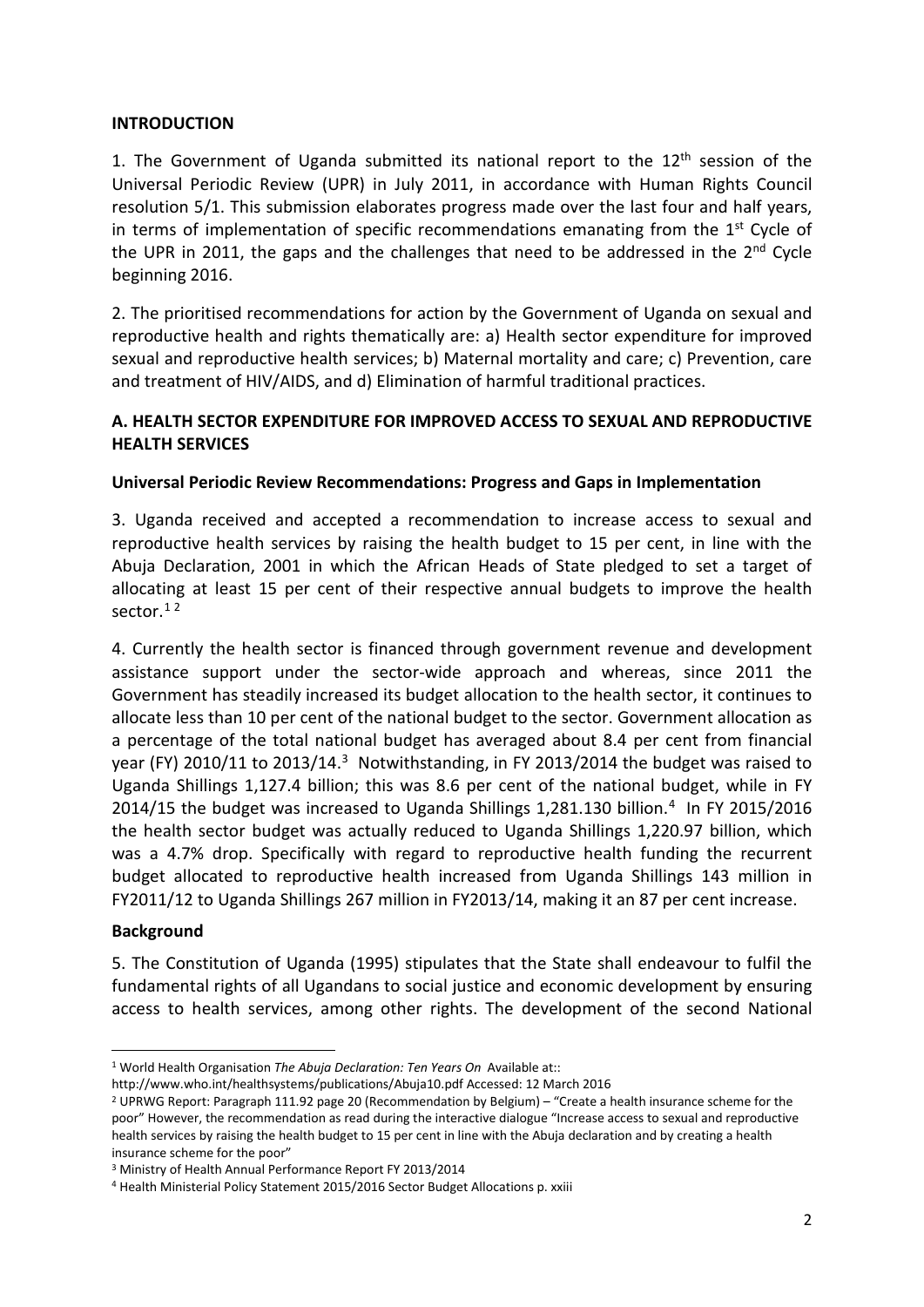Health Policy was informed by the National Development Plan I (2010/11-2014/15), and the 1995 Constitution.[5](#page-3-0) The National Development Plan specifically places emphasis on investing in the promotion of people's health and nutrition, which constitute a fundamental human right for all, and on priorities that strengthen health systems. The policy also emphasises the efficient use of available health resources, for example in health infrastructure, human resources, medicines and health supplies and health financing, the effective delivery of the Uganda Minimum Health Care Package, and strengthening public and private partnership for health.

#### **Problem Identification**

6. Health services in Uganda are delivered within the decentralization policy and legal framework. The district local governments' plans oversee service delivery within the district and receive the bulk of the funding, which is approximately 50 per cent of the health sector budget from the central government, in form of conditional grants. They also receive considerable off-budget support from development partners as project funds.<sup>[6](#page-3-1)</sup> Whereas the government committed to take all necessary measures to ensure that the needed resources, both financial and human, are made available from all sources, the health sector budget is still well below the 15 per cent target, with much of the funding being off-budget and funded by development partners.

7. Government health expenditure as a percentage of the total government expenditure has been fluctuating since 2010/2011 with an average of 8.4 per cent over the five years. The variation in the percentage expenditure has been on account of increasing total health expenditure but with some sectors like the energy sector and the roads sector getting a relatively bigger share of the increase in budget allocation. For example, the general public administration sector and the roads sector, took the largest share of the recurrent and development expenditure, in FY 2011/2012, accounting for 48.1 per cent and 44.5 per cent respectively. This was followed by defence which took 15.3 per cent of recurrent expenditure.<sup>[7](#page-3-2)</sup> The health sector budget remains largely under-funded by the Government and therefore inequitable. Furthermore, even though health care is a fundamental human right it is not being accessed by everybody irrespective of income.

8. Whereas the minimum recommended per capita health care funding is USD 35 per annum, the per capita health care funding was roughly USD 13.7 under public health financing in FY 2014/15. $8$  The underfunding of the health sector as a whole persists and was one of the reasons why the MDG target on improving maternal health (MDG 5) was not realized by 2015. This has meant that sexual and reproductive health services have failed to result in full enjoyment of sexual and reproductive health and rights in the country, especially by women and girls. Resource mobilization in terms of financing the health sector, and for sexual and reproductive health services as whole, remains a challenge for the Government.

<span id="page-3-1"></span><span id="page-3-0"></span> <sup>5</sup> The Committee on Economic, Social and Cultural Rights and the Committee on the Elimination of Discrimination against Women (CEDAW) have both clearly indicated that women's right to health includes their sexual and reproductive health. <sup>6</sup> Ministry of Health Uganda Health System Assessment Report 2011 p. 9 Donors include USAID, DFID, DANIDA, EU, GAVI, Austria, Global Fund, Ireland, Austria, WHO, World Bank, UNICEF.UNFPA and Sweden.

<span id="page-3-2"></span><sup>7</sup> Uganda Bureau of Statistics Statistical Abstract 2014 p.74-75

<span id="page-3-3"></span><sup>8</sup> Ministry of Health Annual Health Sector Performance Report FY 2014/2015 p.18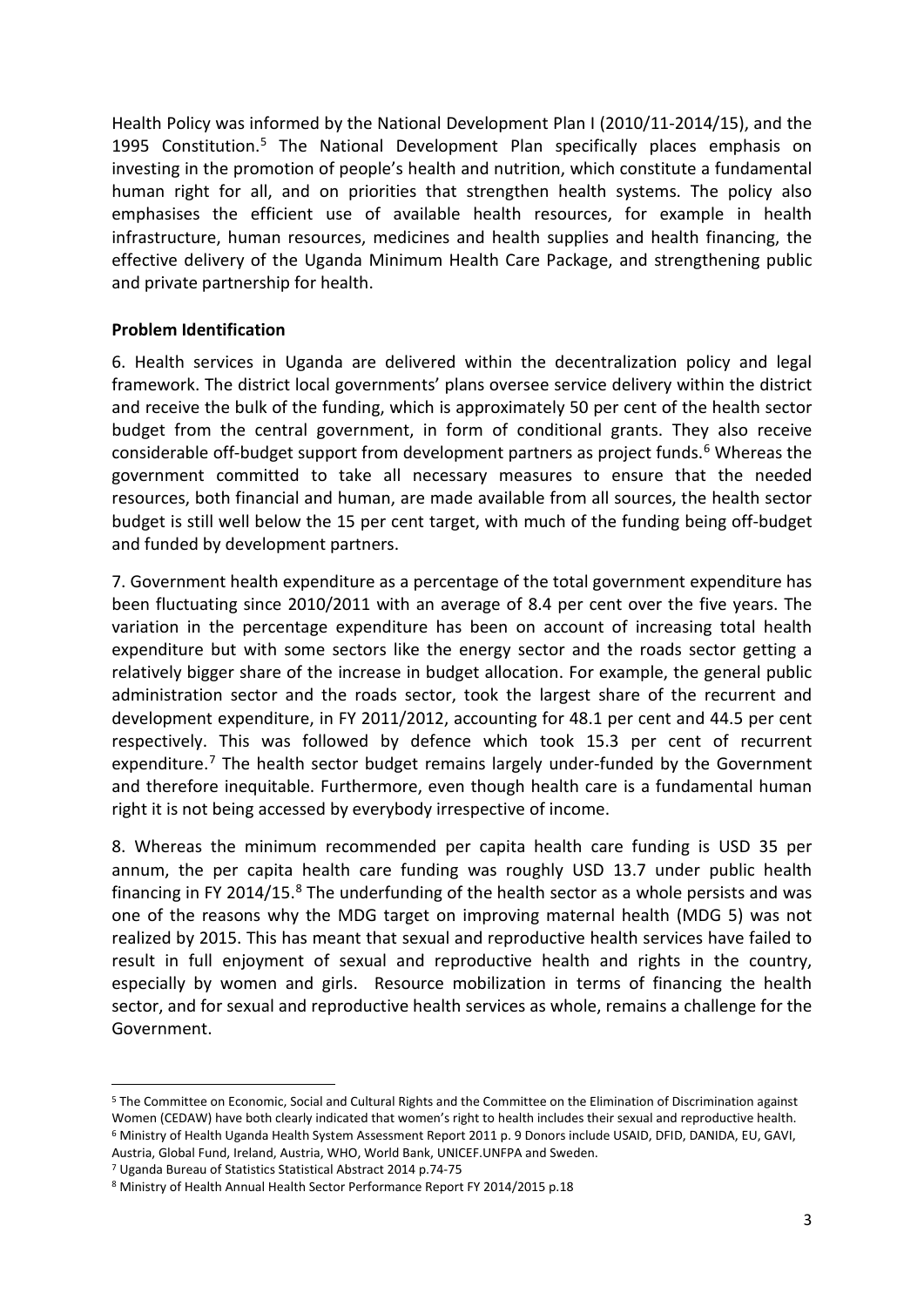9. The problem of inadequate and in some cases poor sexual and reproductive health service delivery because of inadequate funding is national. However, the people most affected are the women and girls in the conflict affected parts of the northern region of Uganda where the human development index at 0.394 continues to remain much lower than the national average of  $0.463<sup>9</sup>$  $0.463<sup>9</sup>$  $0.463<sup>9</sup>$  Whereas Government recovery plans, including the Peace, Recovery and Development Plan (PRDP 1 & II) have tried to address the infrastructural challenges such as construction of Health Centre III and IV in districts most affected by armed conflict, inadequacy and/or absence of human resources and equipment, and lack of requisite skills in the health centers for them to actually become fully functional, remain a challenge.<sup>[10](#page-4-1)</sup> The issues of capacity and staffing are major hindrances to the ability to provide essential services, and many health centers are not functional because of the failure to both attract and retain qualified and motivated staff.<sup>[11](#page-4-2)</sup>

#### **Recommendations**

10. The Government should progressively increase the resource envelope for the health sector in its Medium Term Expenditure Framework, and also increase the expenditure ceilings in annual Budget Call Circulars.

11. The Government should mobilise more resources locally to finance the national budget, and specifically the health sector budget by improving tax administration and enhancing tax revenue, including broadening the tax base.[12](#page-4-3)

12. The Government should ensure that the Ministry of Health strengthens its management of public finances for increased and better access to sexual and reproductive health services.

#### **B. MATERNAL MORTALITY AND CARE**

#### **Universal Periodic Review Recommendations: Progress and Gaps in Implementation**

13. The selected recommendations were: (i) improve health indicators, and particularly decrease maternal mortality rates (MMR), which remained short of the 2015 Millennium Development Goals (MDG) target, and (ii) consolidate on-going actions to reduce maternal mortality. Both recommendations were accepted.[13](#page-4-4) In 2011 the MMR stood at 438/100,000 live births.<sup>[14](#page-4-5)</sup> This was still higher than the MDG target of 131/100,000 live births.<sup>[15](#page-4-6)</sup> However, the World Health Organisation (WHO) figures put the MMR estimation at 343/100,000 live births in 2015,<sup>[16](#page-4-7)</sup> while the National Development Plan II (2015/16-2019/20) puts the figure at about 438 per 100,000 live births.<sup>[17](#page-4-8)</sup> Nonetheless, the Government maintains that there is

<span id="page-4-0"></span> <sup>9</sup> UNDP Uganda Human Development Report 2015 *Unlocking the Development Potential of Northern Uganda* p. 26

<span id="page-4-1"></span><sup>10</sup> UNDP 10 Uganda Human Development Report 2015 p. 52

<span id="page-4-2"></span><sup>11</sup> *Ibid* p. 54

<span id="page-4-3"></span><sup>12</sup> Addis Ababa Action Plan 2015 II Action Areas, A. Domestic Public Resources (20) p.5

<span id="page-4-4"></span><sup>13</sup> UPRWG Report: Paragraph 111.91 & 111.90 page 20

<span id="page-4-5"></span><sup>14</sup> Uganda Demographic and Health Survey 2011

<span id="page-4-6"></span><sup>15</sup> MDG Country Assessment Report, 2013

<span id="page-4-7"></span><sup>&</sup>lt;sup>16</sup> WHO, UNICEF, UNFPA, World Bank Group, and United Nations Population Division Maternal Mortality Estimation Inter-Agency Group Maternal mortality in 1990-2015

<span id="page-4-8"></span><sup>17</sup> National Development Plan II (2014/2015 – 2019/2020) p. xxiii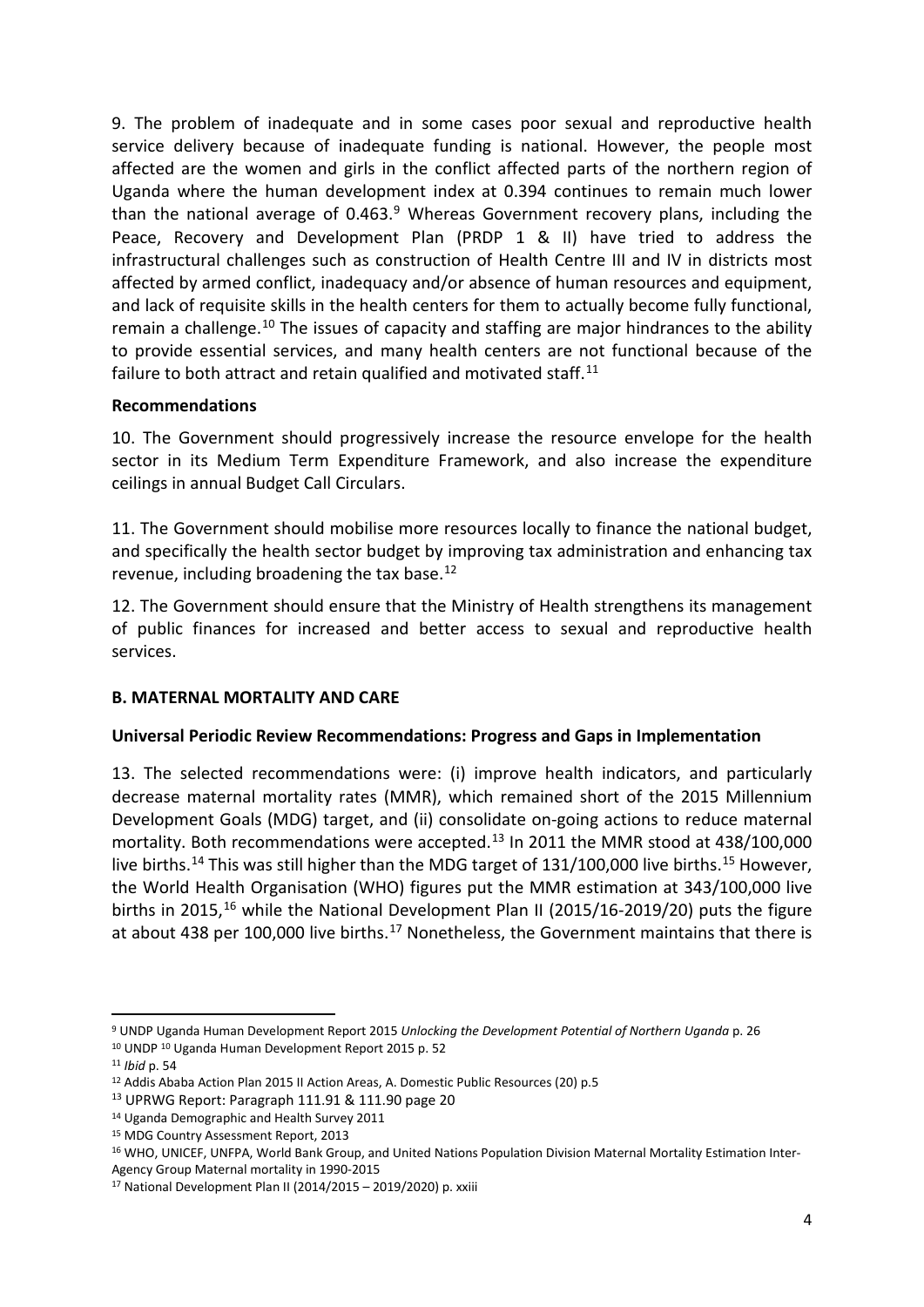a general decline in average annual 'health facility based' maternal deaths from 194/100,000 live births in 2010/11 to 146/100,000 live births in 2013/14[.18](#page-5-0)

14. A major challenge and gap in sexual and reproductive health care service provision is the functionality of hospitals and health centres with regard to equipment and supplies. The Government's response to the challenge of inadequate equipment and supplies for maternal health care has been the *Uganda Health Systems Strengthening Programme*  (Project 1123) which commenced implementation in May 2010 and ended July 2015. It was aimed at reducing maternal mortality and was set to enhance physical functionality of health facilities by renovating health infrastructure and providing medical equipment, among other objectives including strengthening provision of reproductive health services to reduce maternal and pre-natal death through provision of emergency obstetric care and new-born care equipment. Two regional referral hospitals, 17 general hospitals and 27 Health Centre IV benefitted from the project.<sup>[19](#page-5-1)</sup>

15. Other strategies and actions to reduce the MMR included advocacy and the institution of mandatory maternal death notification and reviews by all health facilities. The Ministry of Health and its partners are also training health workers, particularly midwives, distributing delivery kits called 'Mama Kits,' and supporting voluntary family planning services, and providing sexuality education.[20](#page-5-2)

#### **Background**

16. The Constitution recognizes the need to protect the maternal functions of women, including reproduction. Article 33(3) states, "The State shall protect women and their rights, taking into account their unique status and natural maternal functions in society." This provision recognizes that women have rights that arise from their maternal functions thereby implicitly placing obligations upon the State to protect the sexual and reproductive health and rights of women. Under the Penal Code Act (Cap 120) as amended through the Penal Code (Amendment) Act 2007, Sections 141-143 and 212 and Cap 224, where abortion is only permitted in cases of saving the life of a woman, and preserving physical health and mental health and is regulated by the Standards and Guidelines for the Reduction of Maternal Mortality and Morbidity due to unsafe abortion, launched in 2015.

17. The National Health Policy has set maternal and reproductive health care as one of the priority areas. Reduction of maternal morbidity and mortality are key outcomes expected, while safe motherhood is among the key elements of the Minimum Health Care Package. The National Population Policy Action Plan (2011-2015) seeks to improve availability and accessibility to comprehensive sexual and reproductive health services at all levels.<sup>[21](#page-5-3)</sup> The Adolescent Health Policy (2004) seeks to reduce lifetime risk of maternal death in age group 15 to 24 years, first childbirth delayed/reduced, mothers below 20 years delivering in a health facility and increase the proportion of adolescents that are knowledgeable about sexually transmitted infections and AIDS.<sup>[22](#page-5-4)</sup>

<span id="page-5-0"></span> <sup>18</sup> Ministry of Health Sector Annual Monitoring Report FY 2013/2014

<span id="page-5-1"></span><sup>19</sup> Ministry of Finance Planning and Economic Development Health Sector Annual Monitoring Report Financial Year 2013/14 October 2014 p.11

<span id="page-5-2"></span><sup>20</sup> Joan Kabayambi *Global Trends in maternal mortality: How does Uganda fare?* Available at:

<http://www.cehurd.org/2014/06/global-trends-in-maternal-mortality-how-does-uganda-fare/>Accessed: 20 January 2016 <sup>21</sup> National Population Policy Action Plan 2011-2015 p.17

<span id="page-5-4"></span><span id="page-5-3"></span><sup>22</sup> Adolescent Health Policy (2004 ) p.15-16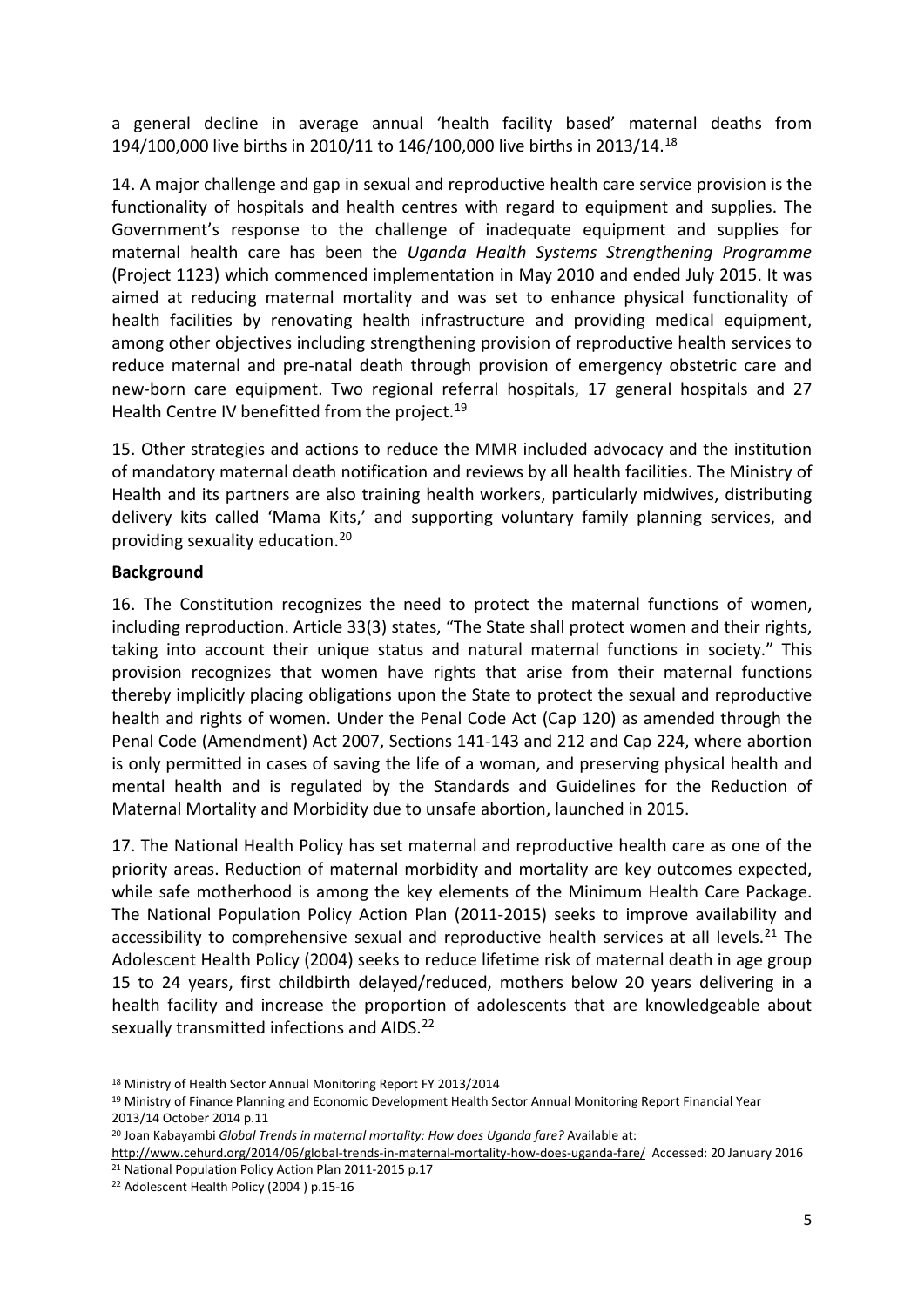#### **Problem Identification**

18. The association of unsafe abortion with high levels of maternal mortality and morbidity is linked to the failure by the State to provide health services, including reproductive services. The proportion of facilities providing appropriate emergency obstetric care is still low and so is access to postnatal care within first week of delivery, which stands at 26 per cent. About 15 per cent of all pregnancies develop life-threatening complications and require emergency obstetric care, in early and late pregnancies. The national met need for emergency obstetric care is only 40 per cent.<sup>23</sup> In addition, the proportion of pregnant women delivering in government and private facilities is still low at 44.4 per cent in 2013/2014 (with a target of 48 per cent for 2015/2016). [24](#page-6-1) Furthermore, only 11.7 per cent of women deliver in fully functional comprehensive emergency obstetric care facilities. The main causes of maternal deaths are haemorrhage, sepsis, obstructed labour, unsafe abortion and hypertensive disorders in pregnancy.

19. The main factors responsible for maternal deaths relate to the delay by duty bearers to provide timely and appropriate care; failure by the government medical procurement and distribution agency to supply relevant emergency medicines and other essential supplies including blood at the endpoint of referral and to ensure the supply of basic equipment and supplies for conducting normal deliveries, and essential equipment and supplies for basic antenatal care for pregnant women, and for unsafe abortions. Another factor responsible for maternal deaths is unsafe abortions. According to the Uganda Demographic and Health Survey (2011), 26 percent of the maternal mortality ratio (438 per 100,000 live births), is attributed to unsafe abortions. This is because of a legal framework that only permits abortions where the life of the woman is threatened, or where physical health, or mental health is at stake.

20. The referral mechanism has also faced challenges of poor road networks in some of the 'hard to reach' areas, and insufficient funding for operating and maintenance of ambulances.<sup>[25](#page-6-2)</sup> Only one-third of facilities offering maternal delivery services have basic equipment and supplies for conducting normal deliveries and less than one-quarter of health facilities have all the essential equipment and supplies for basic antenatal care for pregnant women. [26](#page-6-3)

#### **Recommendations**

21. Government should allocate more resources for capital expenditure to expand the 'health systems strengthening programme' in order to improve the functionality of the hospitals and health centres and should expand infrastructure coverage and functionality in the 'hard-to-reach' parts of the country.

22. Government should use the resources mobilized to secure essential equipment, drug supplies and trained medical personnel for provision of emergency obstetric care, maternal and new born care services in the hospitals and health centres to reduce the maternal mortality ratio.

<span id="page-6-0"></span> <sup>23</sup> Ministry of Health Sector Strategic and Investment Plan, *Promoting People's Health to Enhance Socio-economic Development (*2010/11–2014/15)

<span id="page-6-1"></span><sup>24</sup> Ministerial Policy Statement FY 2015/2016

<span id="page-6-2"></span><sup>25</sup> Ministry of Health Sector Strategic and Investment Plan

<span id="page-6-3"></span><sup>26</sup> World Health Organisation Geneva 2014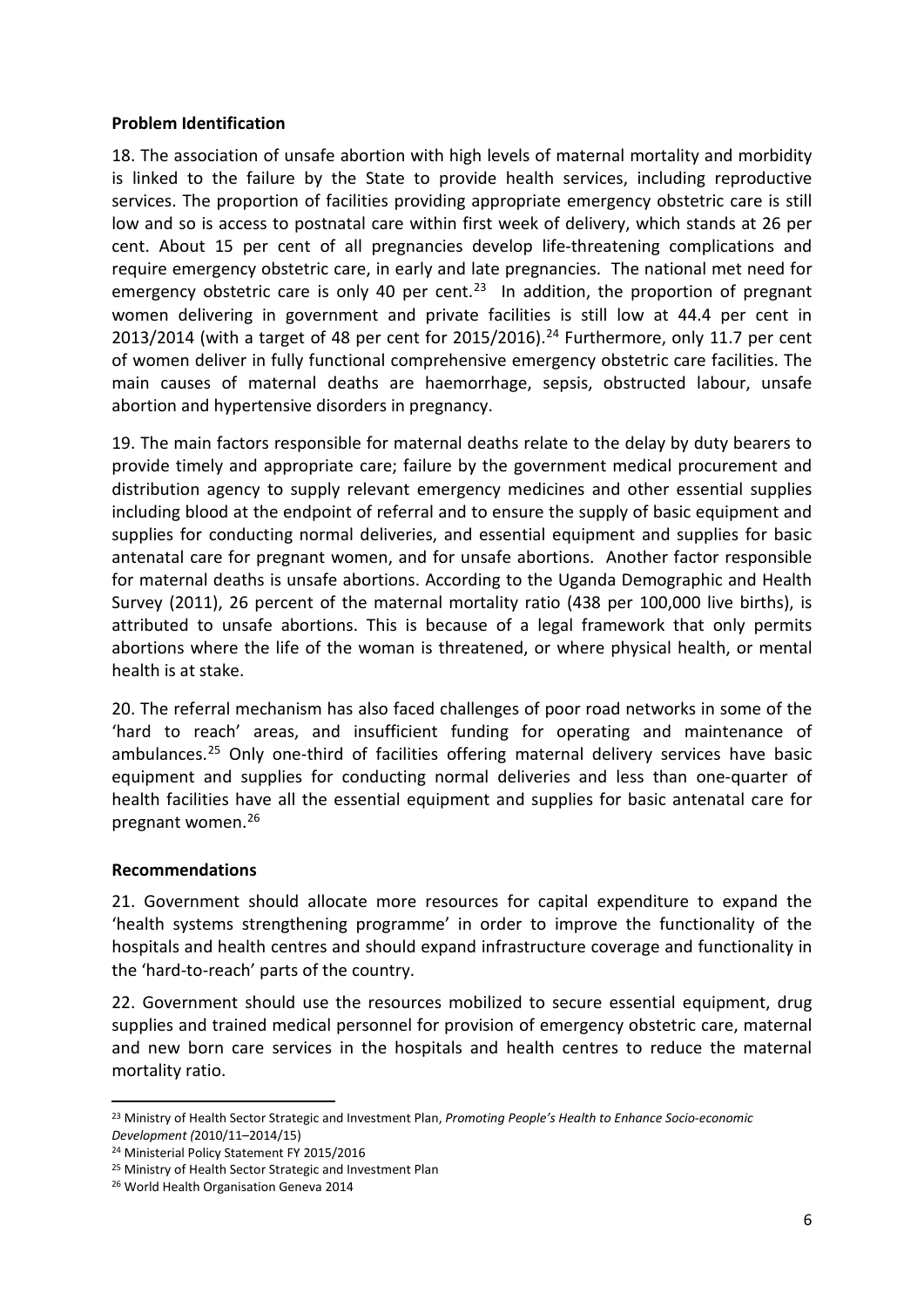23. Government should expand the circumstances under which safe abortion is legal and services sought, to include cases of sexual assault, rape, and incest, as stipulated in the Protocol to the African Charter on Human and Peoples' Rights on the Rights of Women in Africa, Article 14, *Health and Reproductive Rights*, Section 2 c). [27](#page-7-0)

#### **C. PREVENTION, CARE AND TREATMENT OF HIV/AIDS**

#### **Universal Periodic Review Recommendations: Progress and Gaps in Implementation**

24. Another UPR recommendation was for the Government to continue to work with the WHO and other relevant international agencies to further reduce the prevalence rate of HIV/AIDS and enhance access to quality health services for its people.<sup>[28](#page-7-1)</sup> The Government accepted the recommendation and has since strengthened its partnership with development partners including several UN agencies to reduce the prevalence rate and to enhance access to quality health services. The Government has continued working with development partners who established the AIDS Development Partners Group (ADPG), a working group that includes WHO, the World Bank and other bi-lateral agencies.<sup>29</sup> The aim of the ADPG is to work for a more effective harmonisation and coordination of development efforts against the spread of HIV/AIDS aligned with government priorities and plans. Financial and technical support was mobilized to contribute to the reduction of new HIV infections, as well as provision of care and treatment and social support for those affected by HIV/AIDS.<sup>[30](#page-7-3)</sup>

25. In 2014, in response to the Abuja Declaration, a review of Uganda's national response was undertaken, implementation intensified and resource mobilization initiated.<sup>31</sup> This resulted in increased uptake of HIV prevention, treatment and care services thus facilitating reduction in the number of new HIV infections among adults and children, and in the number of AIDS related deaths. In terms of prevention, a package of combination interventions were implemented in the country resulting in HIV/AIDS counseling and testing being scaled-up with more people accessing services compared to 2013. There has been sustained expansion of the national *Eliminating Mother to Child Transmission Programme* resulting in about 95 per cent of pregnant HIV positive mothers accessing anti-retroviral (ARV) drugs, and a reduction in the number of babies born HIV positive by end of 2014. There has also been intensified condom programming with the endorsement of a comprehensive condom programming strategy and increase in number of condoms distributed from 187 million condoms in 2013 to about 230 million condoms by the end of 2014.[32](#page-7-5)

<span id="page-7-0"></span><sup>&</sup>lt;sup>27</sup> Saturday Monitor March 15 2016 "Government drafts new law to okay abortion... in some instances" Available at: [http://www.monitor.co.ug/News/National/Government-drafts-new-law-to-okay-abortion/-/688334/2812390/-/egyrxu/-](http://www.monitor.co.ug/News/National/Government-drafts-new-law-to-okay-abortion/-/688334/2812390/-/egyrxu/-/index.html) [/index.html](http://www.monitor.co.ug/News/National/Government-drafts-new-law-to-okay-abortion/-/688334/2812390/-/egyrxu/-/index.html) Accessed: 12 March 2016

<span id="page-7-1"></span><sup>28</sup> UPRWG Report: Paragraph 111.88 page 20

<span id="page-7-2"></span><sup>&</sup>lt;sup>29</sup> The European Union, the Department for International Development (DFID), the Danish Agency for Development Assistance (DANIDA), the Swedish Development Cooperation Agency (SIDA), Irish Aid, USAID, and the Italian, Dutch, German, French and Japanese governments.

<span id="page-7-3"></span><sup>&</sup>lt;sup>30</sup> The Uganda HIV/AIDs Country Progress Report, 2014

<span id="page-7-4"></span><sup>31</sup> Abuja Declaration on HIV/AIDS, tuberculosis and other related infectious diseases. April 2001

<span id="page-7-5"></span><sup>32</sup> Uganda HIV/AIDS Country Progress Report 2014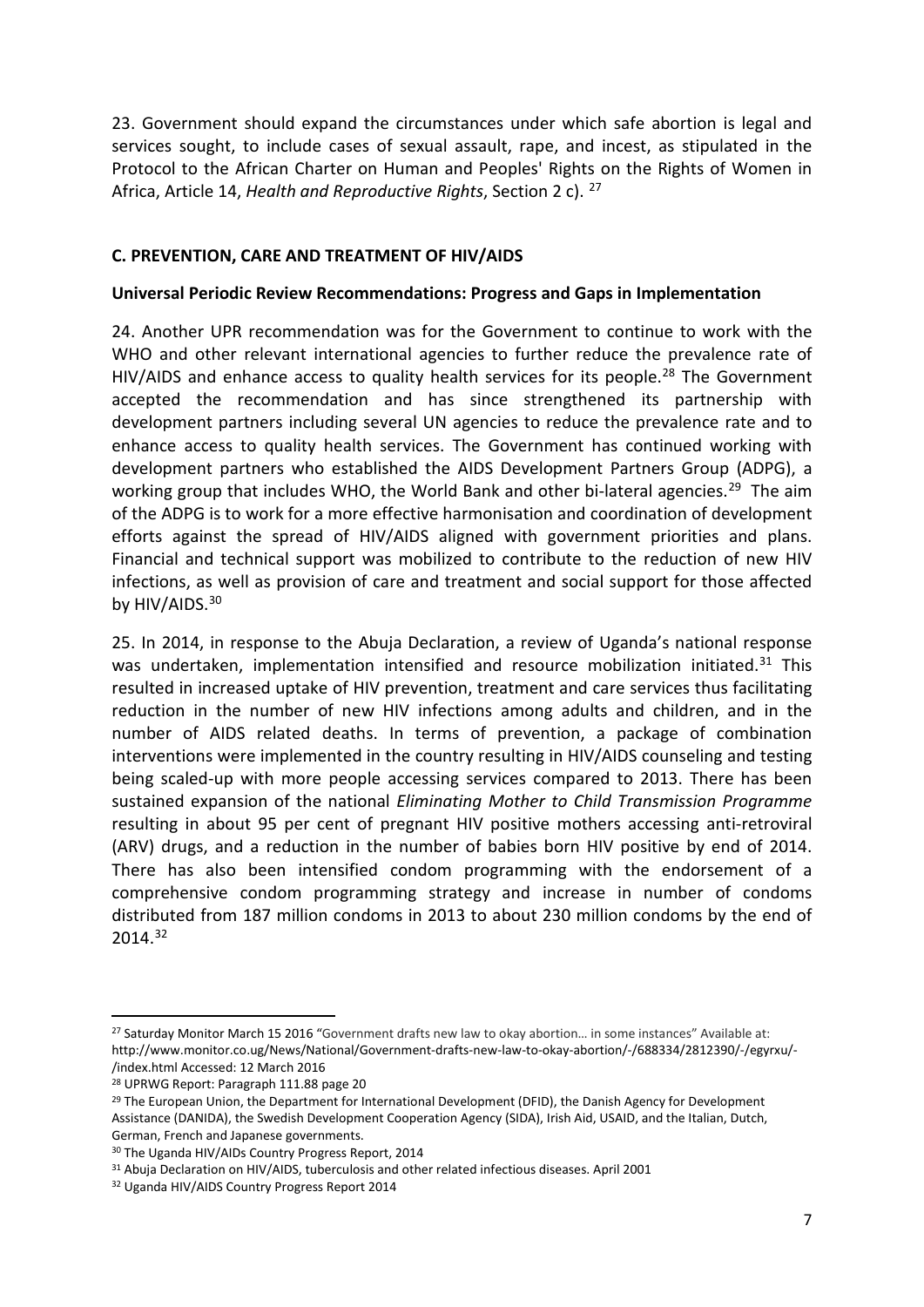#### **Background**

26. Uganda has a National AIDS Policy and HIV Counselling and Testing Policy that directly respond to the impact created by HIV/AIDS. The country also adopted the Anti-Retroviral Therapy (ART) Guidelines in 2013 for increased access to ART services and HIV prevention. The HIV/AIDS Prevention and Control Bill was also enacted in 2014 and provides for penalties and sanctions for discrimination on the grounds of one's HIV status, in all spheres of life, and legislates access to health care services, with health institutions whether public or private being responsible for assisting persons who acquire HIV to access treatment. Under the Act the State is also obliged to devise measures to ensure the right of access to equitable distribution of health facilities, goods and services including essential medicines in a non-discriminatory manner, and provide treatment to all persons in a non-discriminatory manner.

#### **Problem Identification**

27. Uganda is still classified as a high burden country with high number of the population living with HIV, which has continued to increase. The national projections indicate an increasing number of people living with HIV; 1.4 million in 2011 to 1.6 million in 2013, and with a drop to 1.5 million in 2014 and high number of orphans due to AIDS related deaths totalling about 1 million. [33](#page-8-0) AIDS related deaths have increased the care burden of women and girls, but especially older persons who also end up taking care of orphans.

28. The key drivers of HIV incidence rate are failures of policy and service delivery.  $34$  The absence of a comprehensive sexuality education policy framework and curriculum that goes beyond abstinence and includes content on safer sex practices contributes to the higher HIV prevalence rate among not only adolescents, but also sex workers, men having sex with men and other marginalised groups. HIV prevalence is highest for women in parts of northern Uganda, because of the insurgency.<sup>35</sup> In terms of failures in service delivery in 2014 the media reported ARV stock-out in certain districts which the Government attributed to distribution challenges by National Medical Stores.<sup>[36](#page-8-3)</sup> Furthermore, female condoms are not subsidized by Government and are therefore inaccessible to a majority of women because of the high cost.

29. Whereas ART services are offered country-wide in both public and private facilities and regional implementing partners are assigned to cover specific regions under the health systems strengthening programme, most of the services are largely supported by bi-lateral development partners. For example, the United States Government offers support through the Presidential Emergency Fund for AIDS Relief (PEPFAR), with the Global Fund providing substantial funding (and to a smaller extent there is domestic financing by the Government.<sup>[37](#page-8-4)</sup>

<span id="page-8-0"></span> <sup>33</sup> Uganda AIDS Commission *The HIV and AIDS Country Status Report* 2014 p. viii

<span id="page-8-1"></span><sup>34</sup> Ibid p.11

<span id="page-8-2"></span><sup>35</sup>According to the Key Informant Interviews conducted in the PRDP region, the HIV/AIDS prevalence is on the rise.(UNDP Uganda Human Development Report p.52)

<span id="page-8-3"></span><sup>36</sup> Daily Monitor January 2016

<span id="page-8-4"></span><sup>37</sup> Uganda Aids Commission p.26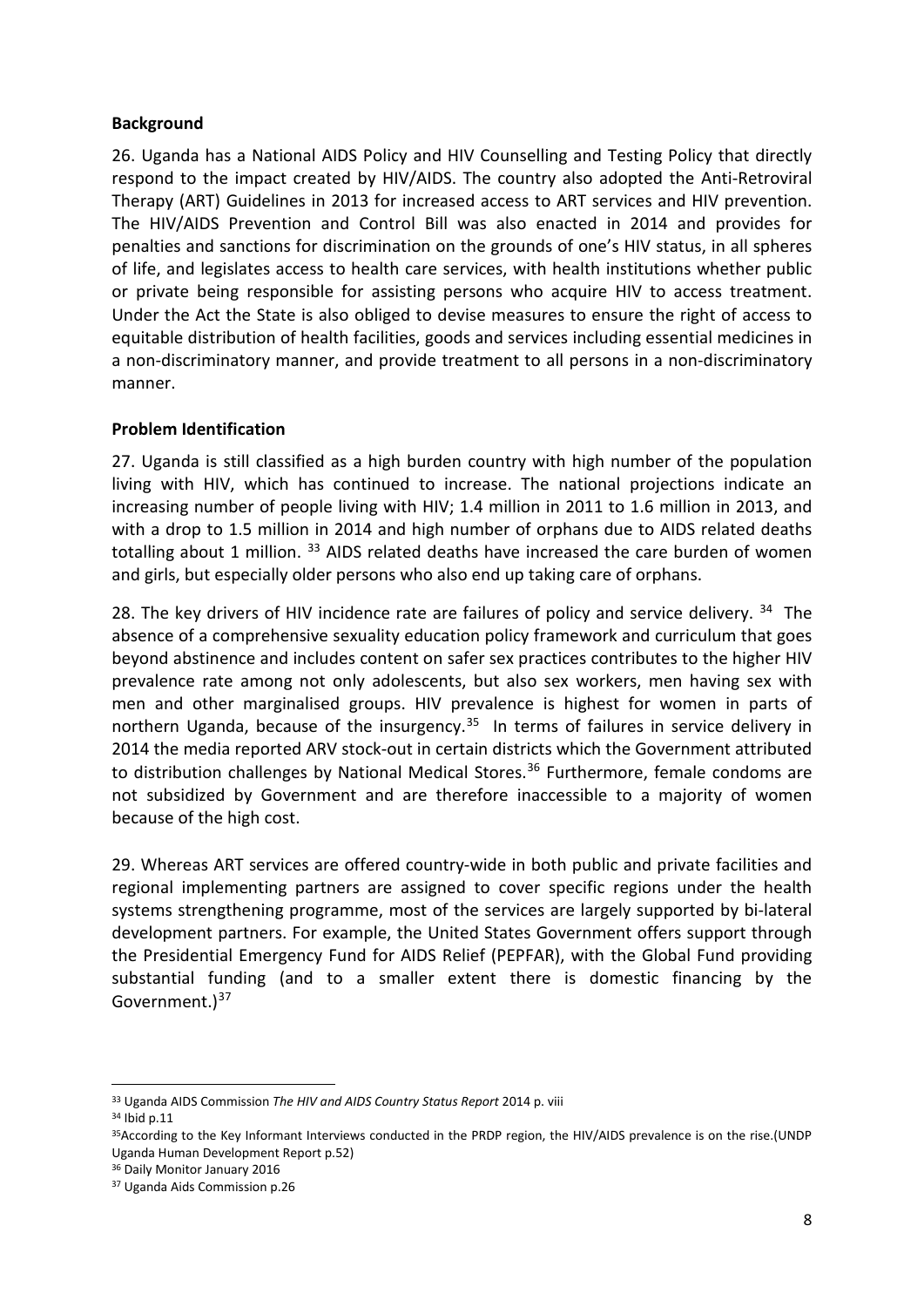#### **Recommendations**

30. The Government should work with the AIDS Development Partners Group, where WHO is a member, to accelerate comprehensive social and behavioural change communication, and improved programming and service delivery.

31. The Government should put in place a comprehensive sexuality education policy and strategy targeting schools and communities to enable adolescents and young people to make informed decisions about their sexuality and health.

32. The Government should strengthen the supply chain management capacity of the National Medical Stores to avoid drug stock-outs and to ensure timely supply and distribution of ARV drugs and HIV test-kits to all hospitals and health centers.

#### **D. ELIMINATION OF HARMFUL TRADITIONAL PRACTICES**

#### **Universal Periodic Review Recommendations: Progress and Gaps in Implementation**

33. One of the recommendations on the elimination of harmful traditional practices was for the Government to ensure the effective implementation of the Prohibition of Female Genital Mutilation Act and the prosecution and punishment of the perpetrators. The Government accepted the recommendation.<sup>[38](#page-9-0)</sup> Whereas the Prohibition of Female Genital Mutilation Bill was enacted in 2010 a lot still remains to be done in terms of implementation and enforcement.

34. Public education, sensitisation and awareness raising interventions on the law targeting duty bearers, with the objective of catalysing implementation, have mainly been undertaken by civil society organisations (CSOs) and women parliamentarians with support from development partners. This is because the Government did not and has not appropriated funds for the implementation of the law. Another challenge is the absence of regulations to inform and guide implementation, inadequate funding for the Justice, Law and Order Sector (JLOS) to deliver on its mandate, understaffing in the Judiciary resulting in case back-log, the limited capacity of Uganda Police Force to deal with female genital mutilation cases, and more importantly the inaccessibility of printed copies of the law at sub-national level to inform and guide implementation by duty bearers in JLOS.<sup>[39](#page-9-1)</sup>

#### **Background**

35. Article 33 (6) in the Constitution prohibits laws, cultures, customs or traditions which are against the dignity, welfare or interest of women or which undermine their status.<sup>[40](#page-9-2)</sup> The National Action Plan (NAP) on UN Security Council resolution 1325, 1820 and the Goma Declaration identifies female genital mutilation (FGM) as a form of sexual and gender-based violence that needs to be eliminated in Uganda, and the Prohibition of Female Genital Mutilation Act 2010 was specifically identified for implementation by Government, and with a specific monitoring indicator - *Indicator 7: Number and quality of gender responsive laws* 

<span id="page-9-0"></span> <sup>38</sup> UPRWG Report: Paragraph 111.46 p.17

<span id="page-9-2"></span><span id="page-9-1"></span><sup>39</sup> Uganda Women Parliamentarians Association (UWOPA) Mid-Term Review Report 2014, (UWOPA) established that majority of duty bearers responsible for implementing the laws did not have access to the Domestic Violence Act and the Female Genital Mutilation Act and were ignorant of the provisions in these laws and their roles and responsibilities.<br><sup>40</sup> The Protocol to the African Charter on Human and Peoples Rights on the Rights of Women in Africa of State parties to prohibit and condemn all forms of harmful practices against women.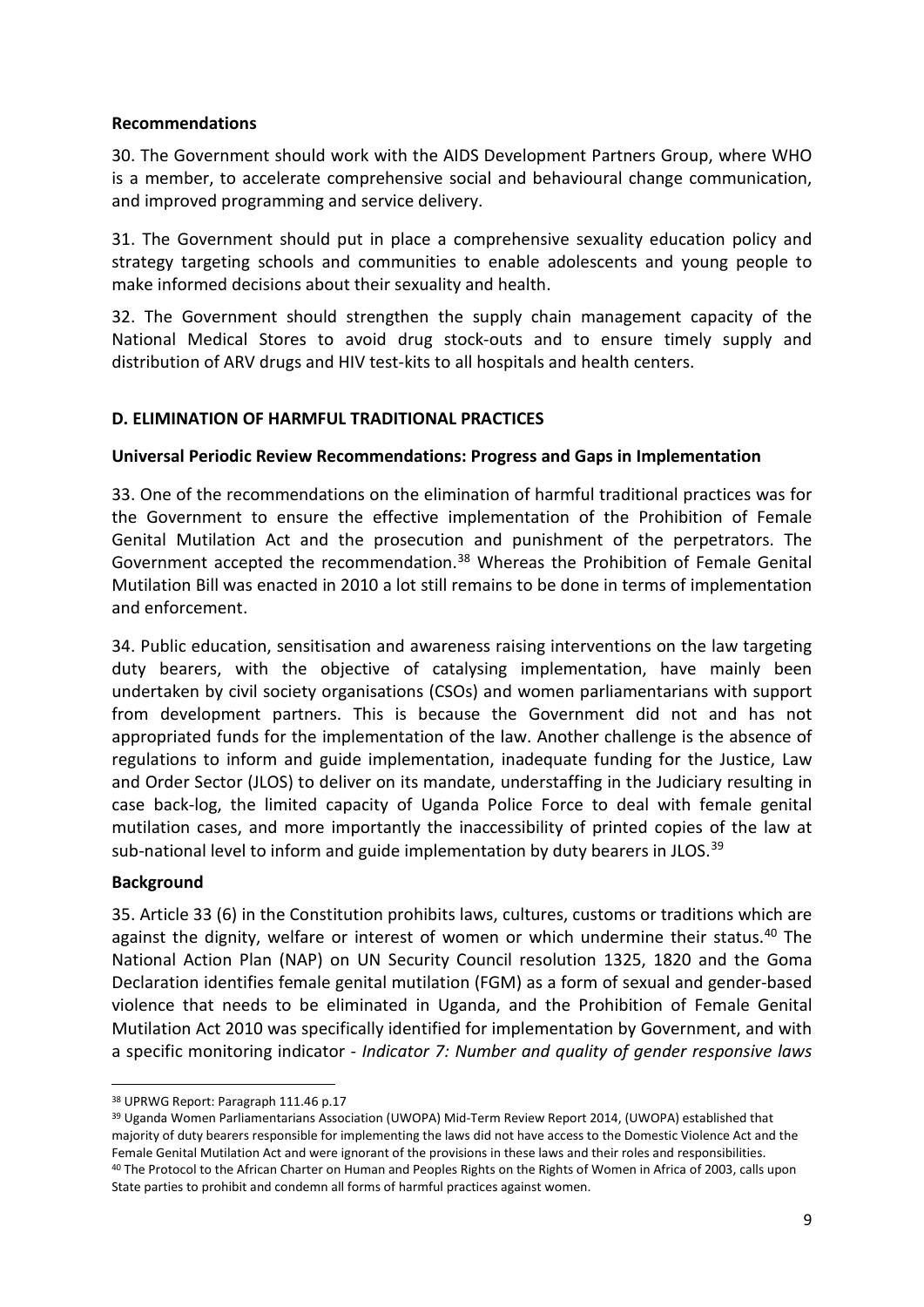*and policies.*[41](#page-10-0) In September 2011, the NAP was revised to refocus the indicators, and align it with the National Development Plan (2010/2011-2014/2015), with assigned roles for different stakeholders, making it a multi-sectoral national action plan to address violence against women.<sup>[42](#page-10-1)</sup>

36. The Prohibition of Female Genital Mutilation Act criminalizes discrimination against females that have not undergone FGM. Persons who carry out FGM on self or on others, procure, aid, induce, threaten or fail to report the practice are guilty of committing FGM and are liable to imprisonment, a fine or both.

#### **Problem Identification**

37. Even though duty bearers were informed about the illegality of FGM when it was outlawed, FGM has persisted in some areas in north-eastern Uganda. In Kapchorwa District the practice is still done in a clandestine manner whereby communities still send the girls across the border into Kenya to avoid the local jurisdiction. There are still parents and girls who want the practice to continue.<sup>43</sup> Since the enactment of the law, there has only been one FGM case where perpetrators were arraigned, successfully tried and sentenced in a court of law. In 2014, seven FGM perpetrators were sentenced to four years imprisonment and incarcerated. The police believe that this incident increased awareness and instilled fear within the region, even though the President later pardoned the perpetrators.<sup>44</sup>

38. Without having regulations in place for the implementation of the Act, challenges with implementation and enforcement of the Act still remain. Real social transformation at the individual and community level, in terms of prevention of the practice, and improvement in the quality of life of the girls and later as adults, as a result of the enforcement of the FGM Act is not taking place. Lack of implementation and enforcement is also exacerbated by entrenched cultural norms, practices and negative attitudes perpetuated by patriarchy that deny girls the right to be free from all forms of violence and discrimination. In addition, inadequate or no funding for the districts where this practice still remains, continues to be a challenge.

#### **Recommendations**

39. The Government should appropriate more resources for government led anti-FGM campaigns to increase community education and awareness.

40. The Government should direct the responsible government ministry to develop regulations to inform effective implementation of the Prohibition of Female Genital Mutilation Act (2010) so that young girls stop being subjected to this form of violence in areas where FGM is still being practised. [45](#page-10-4)

<span id="page-10-0"></span> <sup>41</sup> Centre for Women in Governance (CEWIGO Report on the Implementation of the National Action Plan on UNSCR 1325, 1820 and the Goma Declaration, 2015CEWIGO Report 2015

<span id="page-10-1"></span><sup>42</sup> *Ibid* 

<span id="page-10-2"></span><sup>43</sup> Uganda Women Parliamentarians Association Mid-Term Review Report 2015

<span id="page-10-3"></span><sup>44</sup> *Ibid*

<span id="page-10-4"></span><sup>45</sup> The Act under Part V Miscellaneous Provisions Section 17 clearly states, "The Minister may by statutory instrument make regulations for the implementation of this Act."